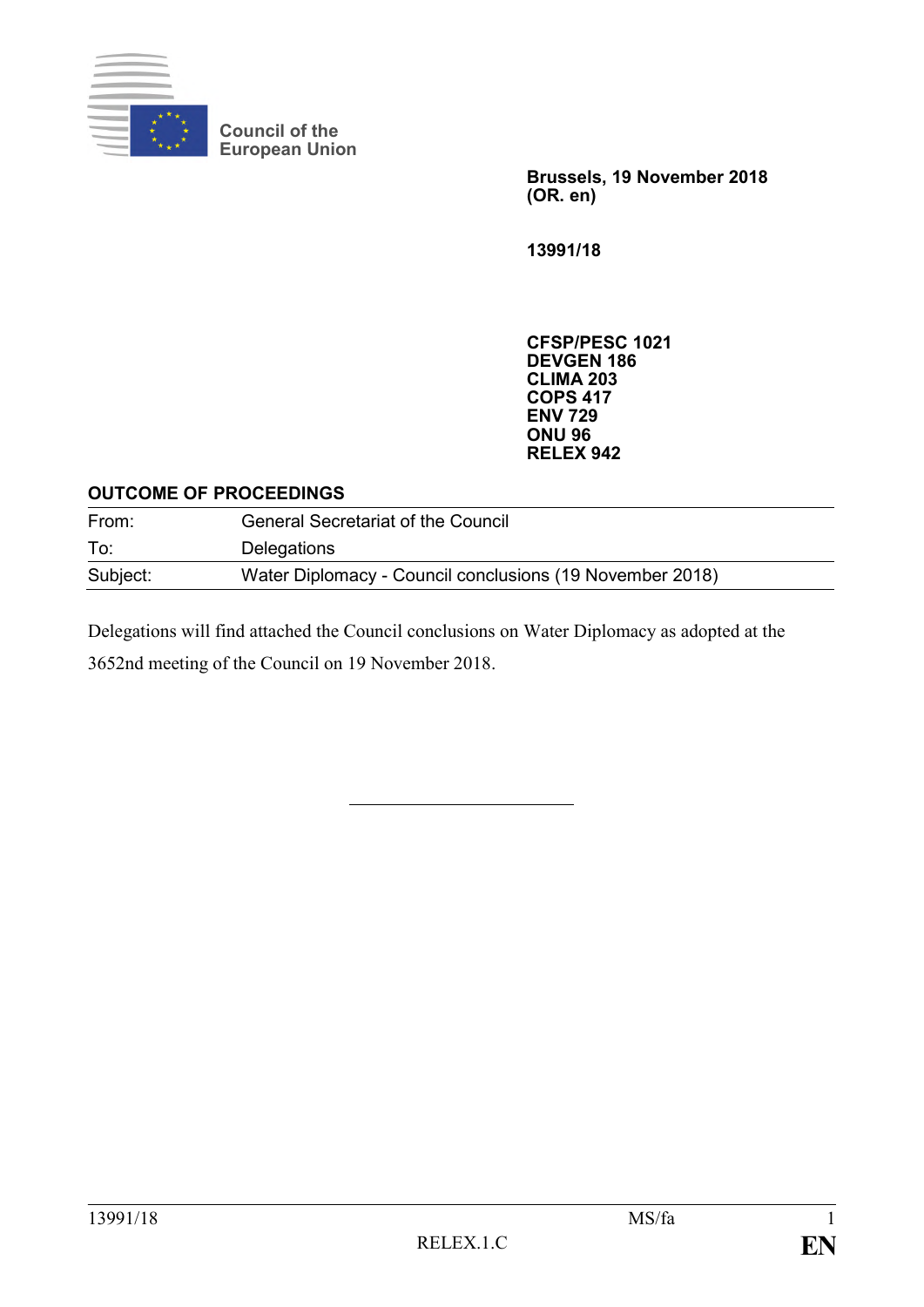## **COUNCIL CONCLUSIONS ON WATER DIPLOMACY**

#### THE COUNCIL adopted the following Conclusions:

#### **INTRODUCTION**

- 1. Water is a prerequisite for human survival and dignity and a fundamental basis for the resilience of both societies and the environment. Water is vital for human nutrition and health, and essential for ecosystem management, agriculture, energy and overall planetary security. Ensuring sustainable access to safe water and sanitation, achieving sustainable water management, and preventing scarcity and reducing flooding events are key global challenges of the  $21<sup>st</sup>$  century, when the world is faced with a growing population, and increasingly affected by climate change. With the majority of global freshwater resources crossing borders, their sustainable and effective management is an international issue, be it at sub-national, bilateral, regional or multilateral level.
- 2. Tensions and conflicts over access to and use of water continue to rise, including cross border effects of water related conflicts within countries, as the availability and quality of the world's water resources and ecosystems deteriorate, and the threat of water scarcity spreads. Water scarcity has the potential to affect peace and security, water related risks can have grave human and economic costs – all of which can have direct implications for the EU, including through migration flows.
- 3. Cooperation on water at all levels is ever more important in this context. In line with the EU Global Strategy and the report of the High-Level Panel on Water and the Global High-Level Panel on Water and Peace, high level political engagement is required to prevent and alleviate the conflict potential of shared waters and to promote peace and stability.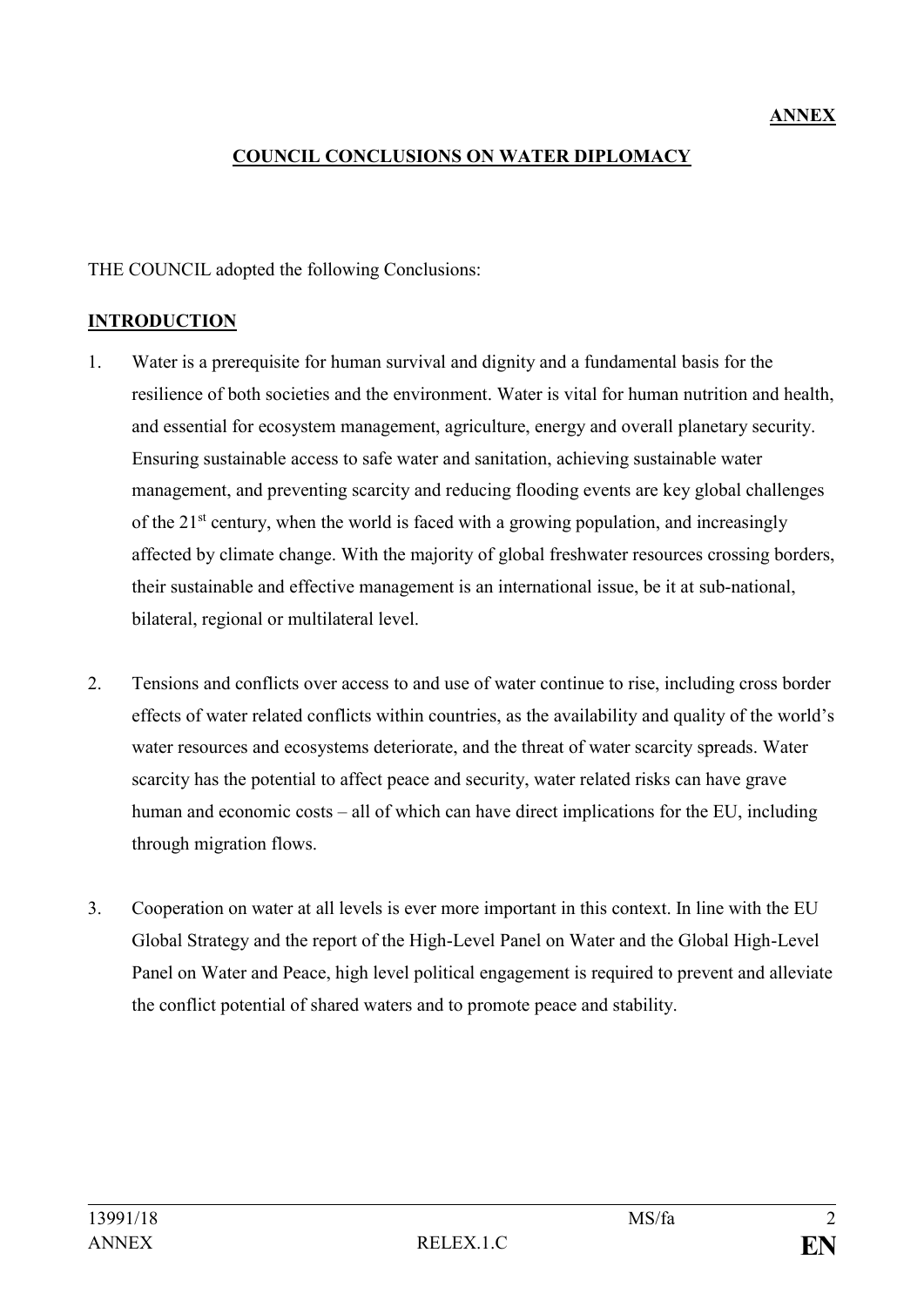4. There is a need to address the water-related consequences of climate change, including through building synergies between water diplomacy and climate diplomacy, as set out in the Council conclusions on Climate Diplomacy of 26 February 2018.

### **WATER AND SECURITY, STABILITY AND CONFLICT PREVENTION**

- 5. The Council resolves to enhance EU diplomatic engagement on water, as a tool for peace, security and stability. EU water diplomacy must aim at facilitating the prevention, containment and resolution of conflicts, contributing to the equitable, sustainable and integrated management of water resources from source to sea, and promoting resilience to climate change impacts on water. Cooperation on water must be harnessed to promote regional integration, and address political instability.
- 6. The EU firmly condemns the use of water as a weapon of war: in this context, destroying water infrastructures, polluting water or diverting watercourses in order to limit or prevent access to water could constitute violations of international law.
- 7. The EU has a long-standing tradition and positive experience of cooperation on water, and will pursue initiatives to share its experience and knowledge with partner countries, in particular in fragile settings.
- 8. In much of the Middle East and North Africa, the combination of recurrent droughts cycles, physical water scarcity and poor water quality, armed conflict, forced displacement, poor water governance and weak institutional performance is contributing to a growing water crisis. In other cases, such as the Lake Chad basin or the Aral Sea, water sources have been dramatically shrinking and are expected to come under even more pressure due to unsustainable use or climate change impacts. Construction of large dams in international rivers such as the Nile or Mekong can contribute to tensions among riparian States and the wider affected areas. The EU is ready to support efforts to address these challenges, at the request of all the parties.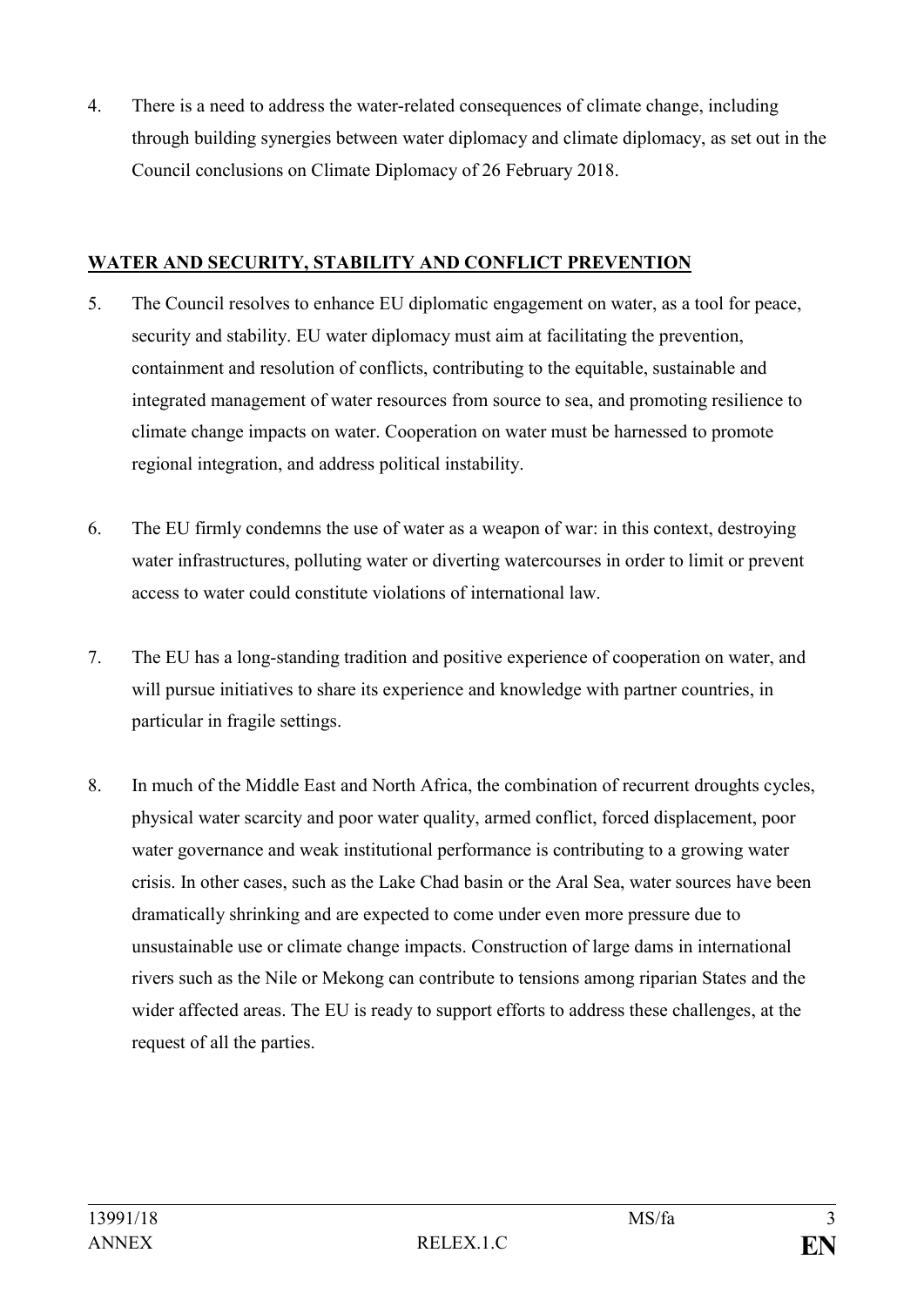- 9. The High Representative, the Commission and EU Member States are invited to ensure that conflict prevention early warning systems take into account the security challenges linked to water and strengthen the link between early warning and early action across policy areas.
- 10. The Commission and Member States are also encouraged to continue deploying assistance to enable access to water and sanitation including in humanitarian crises in order to increase preparedness and prevention capabilities to save lives, improve livelihoods and living conditions and contribute to the resilience of disaster or conflict affected populations.

#### **TRANSBOUNDARY WATER COOPERATION, INSTITUTIONS AND GOVERNANCE**

11. A key objective of EU water diplomacy is to engage for the long term in fostering cooperative approaches to address the transboundary challenges of water. The EU stands ready to work in partnership with others to promote collaborative and sustainable water management, encouraging and supporting regional and international cooperation. Good examples of such cooperation already exist in the Mediterranean basin and in Latin America. The EU encourages all relevant parties and stakeholders to develop and maintain transboundary arrangements, including dedicated institutions and commissions, to maximise their effectiveness at all levels, in order to avoid political and economic tensions between and within states. Governance, adaptive capacity and institutional frameworks play a key role in preventing social tensions and conflict. Cooperation on shared water resources is vital to securing lasting peace and sustainable development.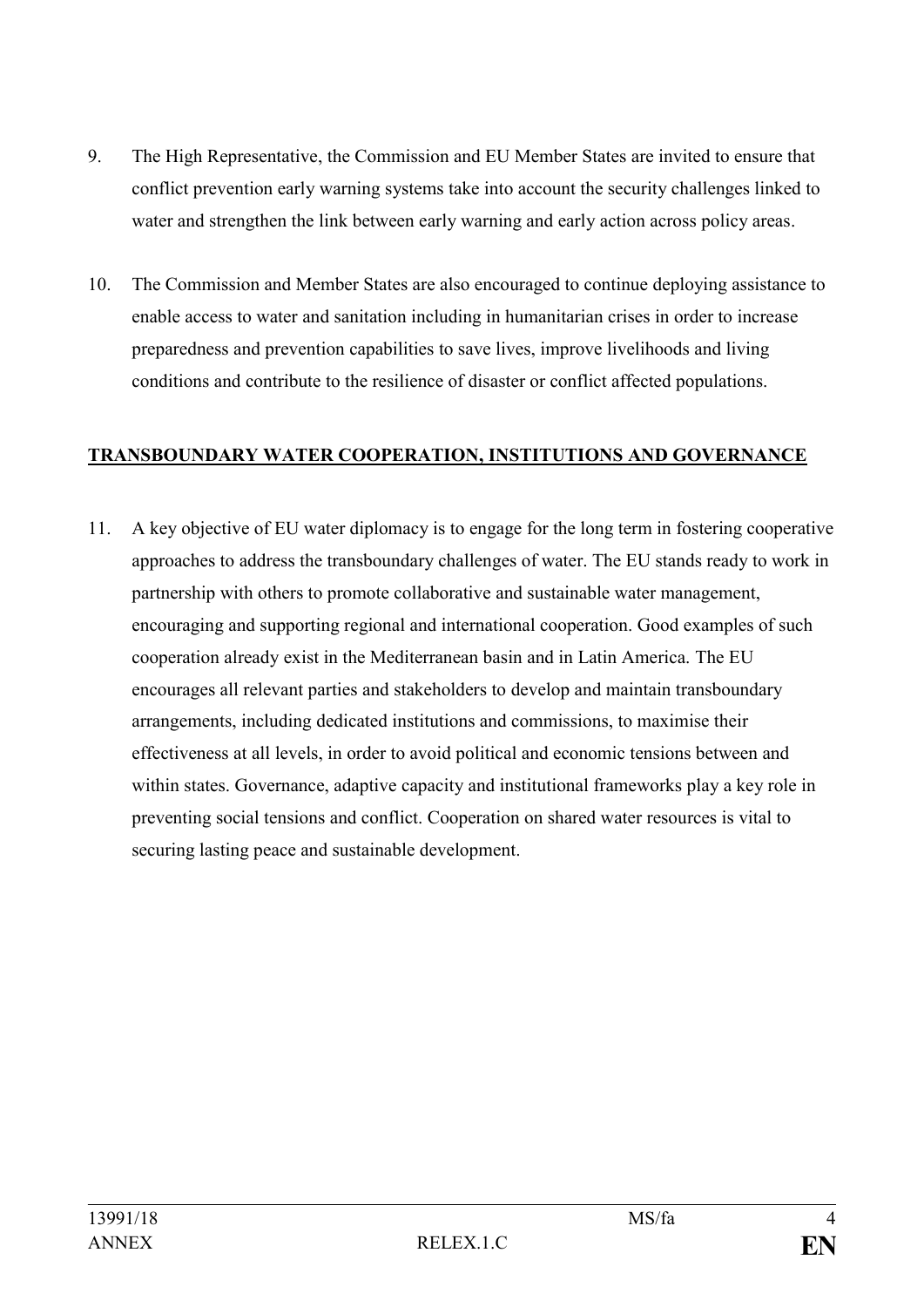- 12. Effective transboundary arrangements and agreements, whether global, regional or bilateral, require the commitment and participation of all riparian and upstream countries. The EU is also ready to support constructive dialogue between concerned parties deriving from major infrastructure projects with transboundary impacts whether related to water quantity or quality. The EU reiterates the need for full compliance with international environmental and nuclear safety standards while developing projects in EU neighbouring countries having impact on transboundary water resources. The EU welcomes the constructive dialogue on water and energy issues in Central Asia, which has already led to initial agreements, as well as the EU-Central Asia Platform for Environment and Water Cooperation.
- 13. The EU will continue to promote accession to and implementation of international agreements on water cooperation, in particular the Convention on the Protection and Use of Transboundary Water Courses and International Lakes (Helsinki Water Convention 1992) and the United Nations Convention on the Law of the Non-Navigational Uses of International Watercourses (New York 1997), and other relevant international agreements. The EU welcomes the global opening of the Helsinki Water Convention to countries outside the pan-European region and will continue to build on the positive outreach conducted in 2018 by further promoting and supporting new accessions to this Convention.
- 14. The EU is committed to promoting integrated Water Resources Management and effective sustainable and integrated water governance. Strengthened water governance at all levels is essential for long term stability. It requires appropriate institutions, reliable data, capacity building, awareness raising and funding. It should foster sustainable, durable, climate resilient water management as well as the consideration of interlinkages between water, energy, food security and ecosystems. The EU will engage further with regional institutions and organisations, national and local authorities, communities and civil society to this end, including by drawing on existing best practice and initiatives, including from existing international centres co-funded by the EU.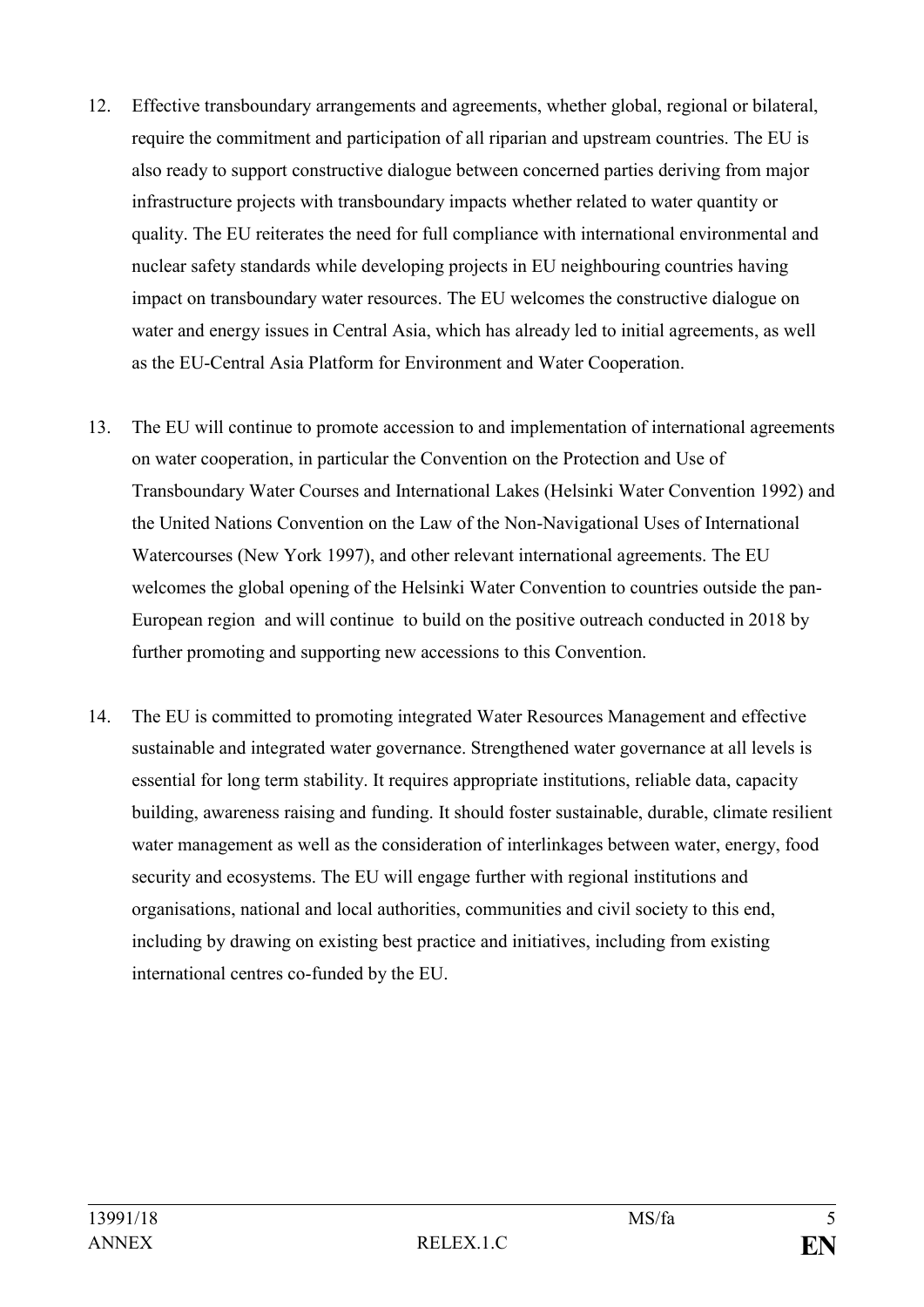# **LEAVING NO ONE BEHIND - WATER IN THE 2030 AGENDA, THE PARIS AGREEMENT ON CLIMATE CHANGE: WORKING MULTILATERALLY**

- 15. Both the 2030 Agenda for Sustainable Development and the Paris Agreement on Climate Change highlight the cross-sectoral role of water and the strong interlinkages between water and many policies: security, human rights, gender equality, climate change, health, food security, energy, inland navigation, pollution control, biodiversity, desertification, land degradation and the overarching need for less resource intensive growth. Harnessing synergies and minimizing trade-offs will facilitate the efficient and coherent implementation of both agendas.The EU supports the call of the Sendai Framework on Disaster Risk Reduction for more resilience of new and existing critical water infrastructure and the importance of raising awareness and improving understanding of water-related disaster risks and their impact on society.
- 16. The EU is committed to the human rights to safe drinking water and sanitation, as components of the right to an adequate standard of living. The EU recognises that the human right to safe drinking water entitles everyone, without discrimination, to have access to sufficient, safe, acceptable, physically accessible and affordable water for personal and domestic use. The EU further recognises that the human right to sanitation entitles everyone, without discrimination, to have physical and affordable access to sanitation, in all spheres of life, that is safe, hygienic, secure, socially and culturally acceptable and that provides privacy and ensures dignity. As part of this commitment, the EU will continue to support and protect human rights defenders addressing environmental issues.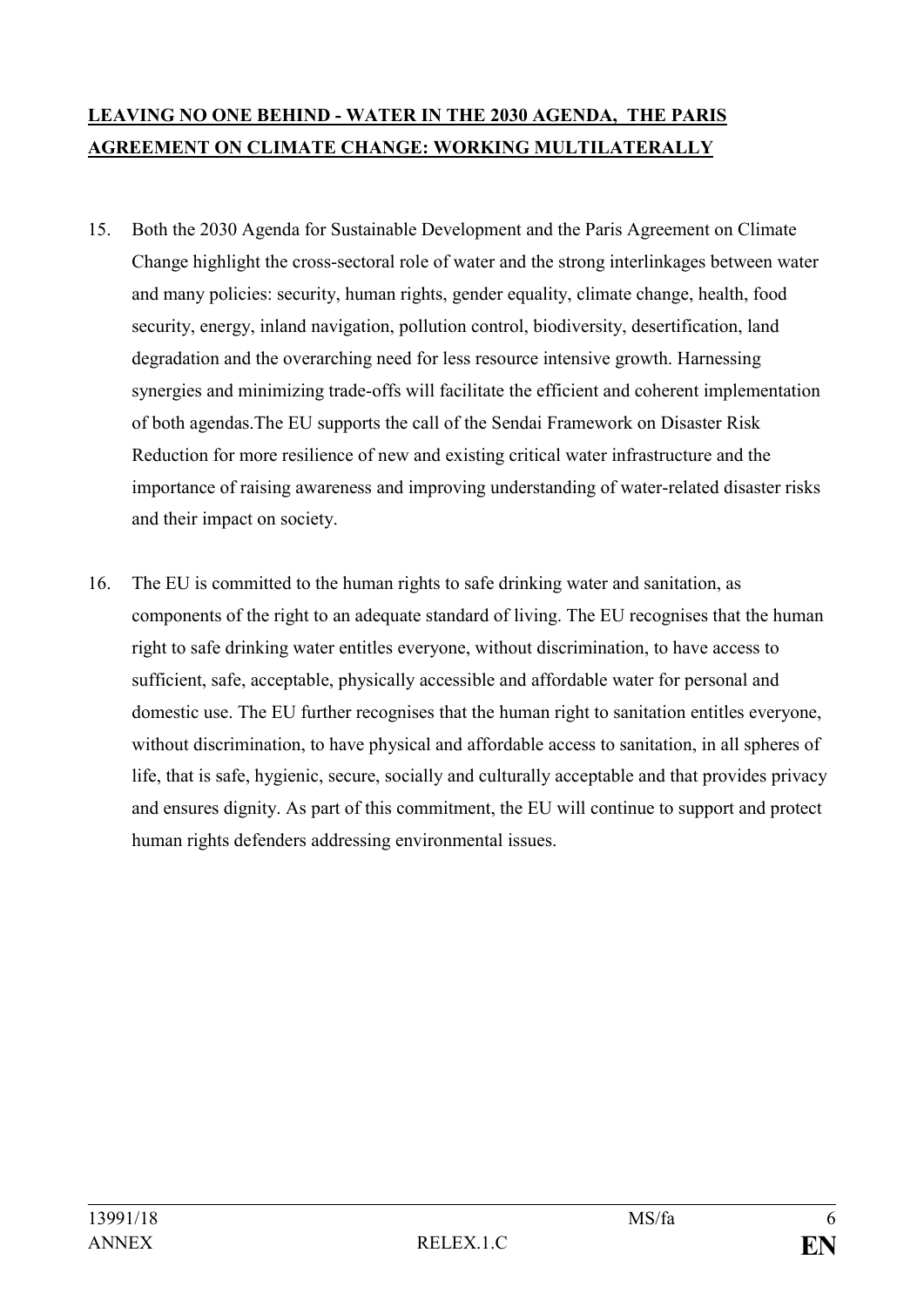- 17. The EU reaffirms its strong commitment to the implementation of the UN 2030 Agenda and highlights that progress on Goal 6 ("Ensure availability and sustainable management of water and sanitation for all") is essential for the achievement of other Sustainable Development Goals (SDGs). With current progress insufficient, as the 2018 Synthesis Report on Water and Sanitation has highlighted, the EU is committed to increase this effort through its development cooperation efforts and calls on all partners and stakeholders to take the necessary further steps to implement Goal 6, its targets, and the other water-related SDGs. All stakeholders should play their role in realising integrated water resources management (IWRM) objectives, including at transboundary level. Updated and reliable indicators and data, are required not only to monitor progress, but also for accountability and transparency.
- 18. Women, girls and youth play a crucial role in achieving human development, inclusive and sustainable growth. Women are particularly affected by lack of access to water and sanitation, experiencing wide-ranging effects, including long and sometimes unsafe journeys to fetch water or use sanitation and hygiene facilities. The Council reaffirms the importance of integrating a gender perspective into water diplomacy.
- 19. The EU stresses the significant contribution of the Circular Economy to water savings including by re-use, underlines the role of digital, technology-based and other innovative solutions, notably nature based solutions, and encourages the Commission and EU Member States to finance and incentivise research and partnerships on water innovation, involving public and private stakeholders.
- 20. There is an essential link between water and climate change. Adaptation Communications pursuant to the Paris Agreement offer a good opportunity to inform on implementation actions on sustainable and integrated water management in line with the Paris Agreement and the 2030 Agenda. The UNSG Climate Summit 2019 will be an important event to raise awareness on the need for enhanced climate action both on mitigation and adaptation.